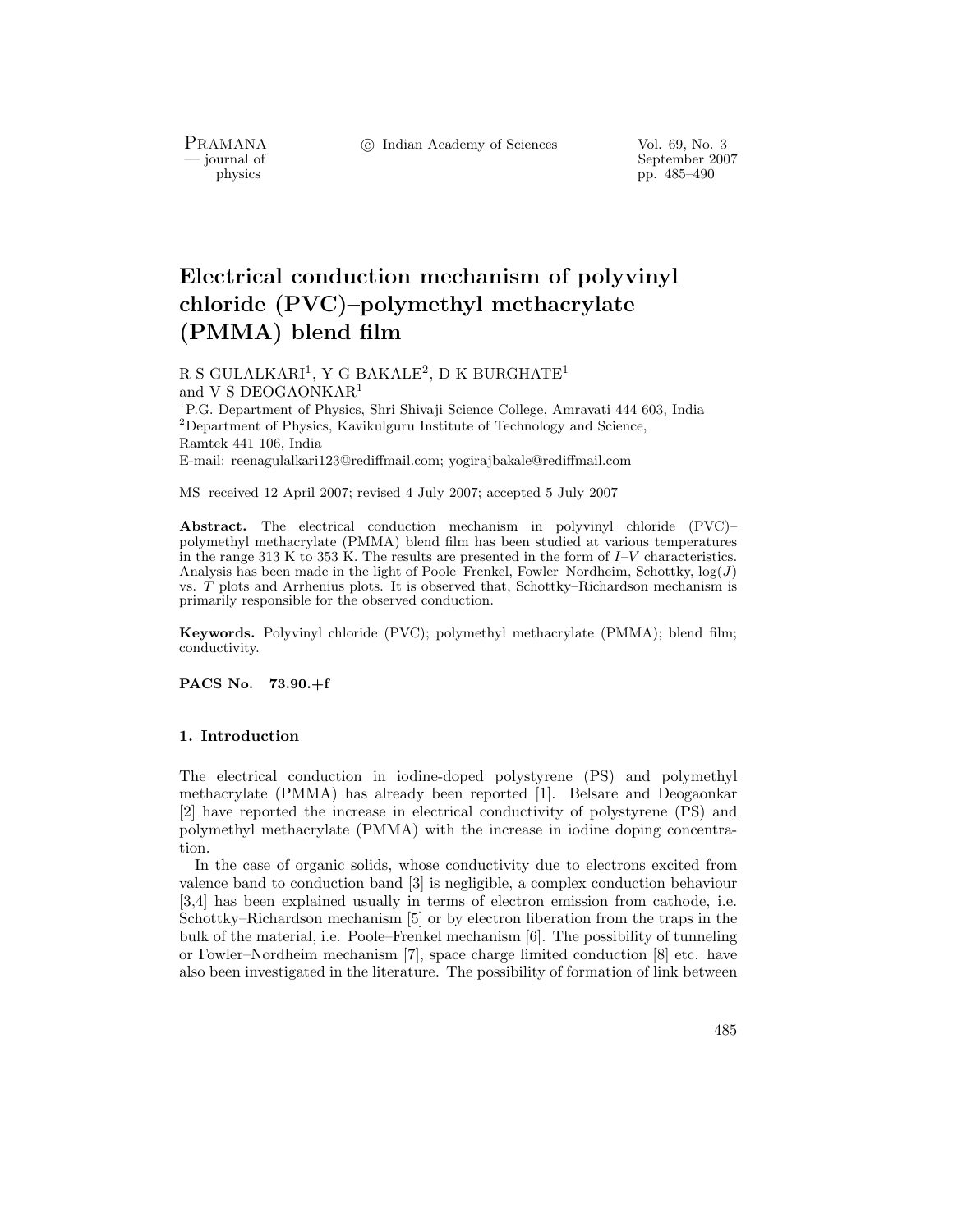#### *R S Gulalkari et al*

two or more molecules can be realised through the choice of proton donor PVC and proton acceptor PMMA polymers [9]. In the present study, DC-conduction through blend film was studied to identify the mechanism of electrical conduction. It is shown how the  $I-V$  data of the sample can be used to arrive at possible conclusions. Results have been discussed in the light of different mechanism.

#### **2. Experimental details**

#### 2.1 *Preparation of sample*

The film was prepared by isothermal evaporation technique [10]. The thickness of the film was measured by a compound microscope in conjunction with an occulometer having least count 13  $\mu$ m and 3.3  $\mu$ m at the magnification of 1:10 and 1:100 respectively. The film used for the present study is of thickness 70  $\mu$ m. The electrode coating on the film by using the quick drying silver paste [11] and a mask of circular aperture of a diameter 2.4 cm.

#### 2.2 *Measurements*

The sample film coated with silver electrodes was sandwiched between two brasselectrodes of the sample holder specially fabricated in the laboratory having electrode diameter of 2.4 cm each. This formed the metal-insulator-metal (M-I-M) system, which was placed in a thermostatically controlled furnace. The current I (measured with picoammeter of accuracy  $\pm 0.2\%$ ) and voltage (V) measurements have been recorded at various constant temperatures.

#### **3. Results and discussion**

The log I–log V plots of the sample at various temperatures 313, 323, 333, 343 and 353 K are shown in figure 1. The current increases non-linearly with the applied voltage and does not follow a power law,  $I = kV^m$ , where k and m are constants.



**Figure 1.** Current–voltage characteristics.

486 *Pramana – J. Phys.,* **Vol. 69, No. 3, September 2007**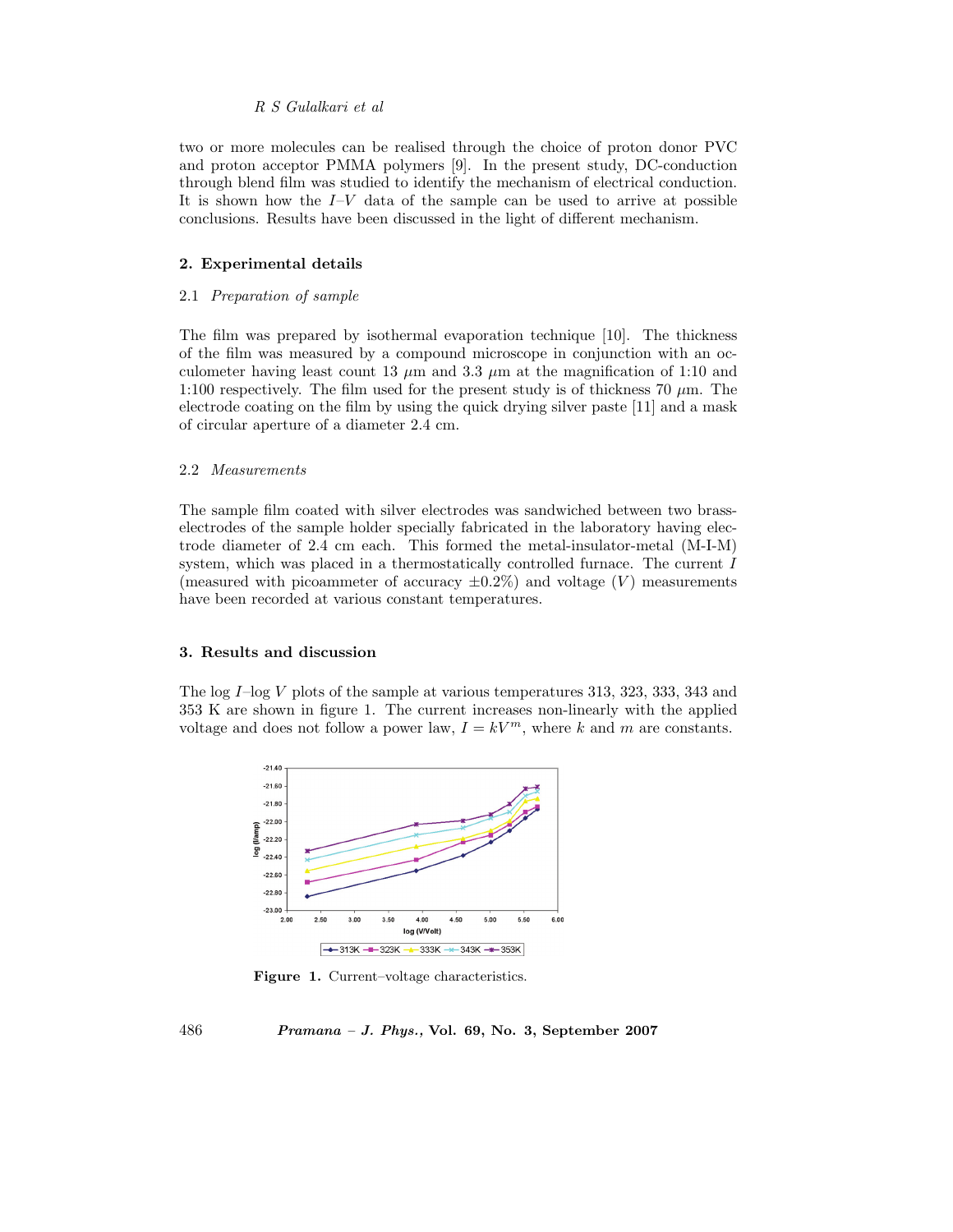*Electrical conduction mechanism of PVC–PMMA blend film*



**Figure 2.** Poole–Frenkel plots.

The increase of current with voltage is rather weaker at low values of voltages and gets improved at higher voltages. Figure 1 indicates that (i) the current at a constant temperature increases with applied voltage, (ii) the current at constant applied voltage increases with temperature. The mechanism operative in the present case is discussed in the light of the following mechanisms.

#### 3.1 *Poole–Frenkel mechanism*

The Poole–Frenkel relation [6] for current density is

$$
J = B \exp\left(\frac{-\varphi}{kT} + \beta_{\rm PF} E^{1/2}\right),\tag{1}
$$

where  $\beta_{\text{PF}} = \frac{e}{kT} \left( \frac{e}{\pi \varepsilon \varepsilon_0 d} \right)^{1/2}$  = constant and  $e =$  electronic charge which predicts a field-dependent conductivity as

$$
\log \sigma = \log \sigma_0 + \frac{\beta_{\rm PF}}{2kT} E^{1/2}
$$
\n(2)

so that the Poole–Frenkel mechanism is characterized by the linearity of log  $\sigma$  vs.  $E^{1/2}$  plots with a positive slope.

In the present case of PVC and PMMA blend film the log  $\sigma$  vs.  $E^{1/2}$  plots are linear but with a negative slope (figure 2) indicating the absence of PF mechanism.

#### 3.2 *Fowler–Nordheim mechanism*

The Fowler–Nordheim relation  $[7]$  for current density  $J$  can be expressed as

$$
\log \frac{J}{V^2} = \log A - \left(\frac{\varphi}{V}\right) \tag{3}
$$

and the log  $J/V^2$  vs.  $1/V$  plot is expected to be a linear relation with a negative slope.

*Pramana – J. Phys.,* **Vol. 69, No. 3, September 2007** 487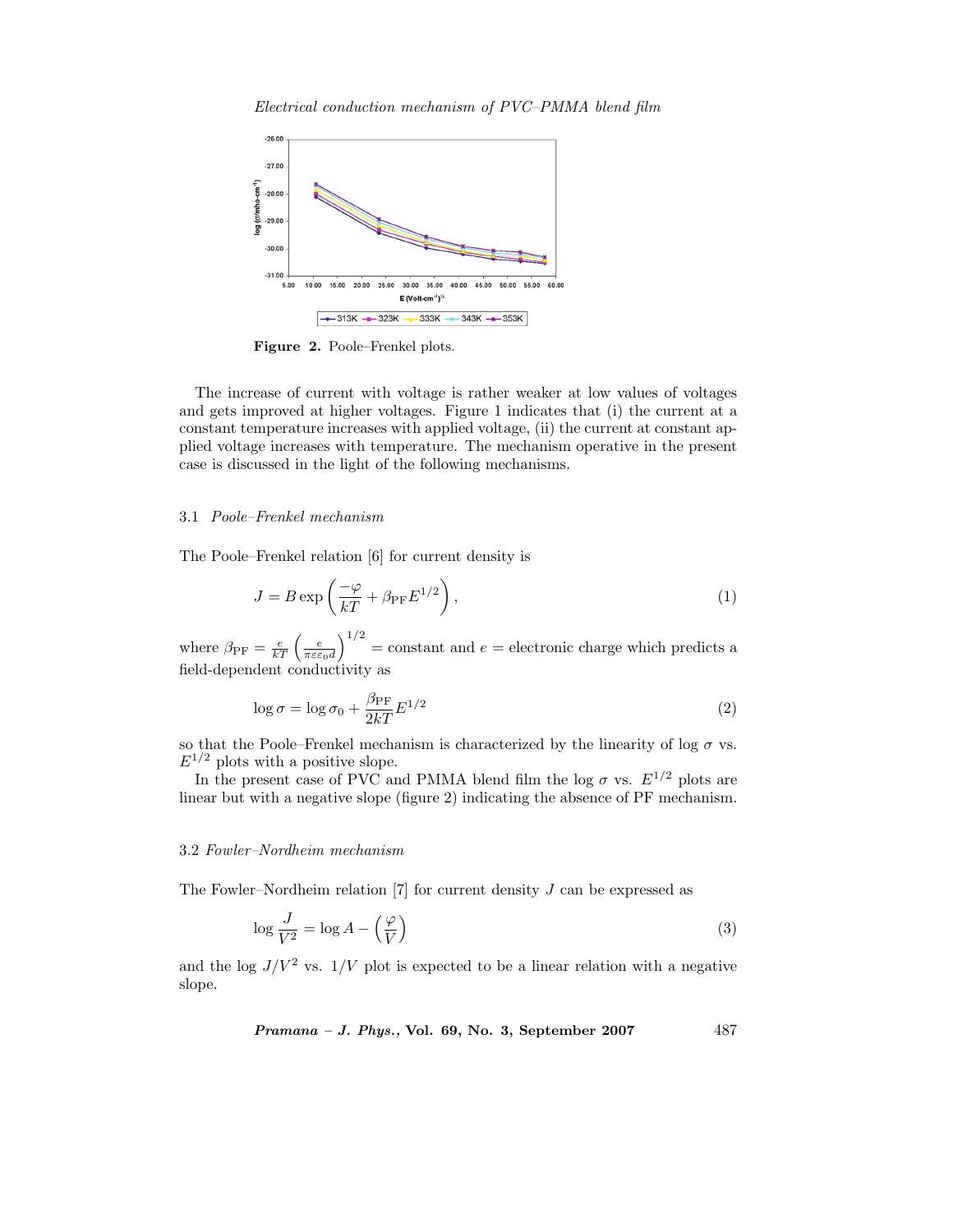



**Figure 3.** Fowler–Nordheim plots.



**Figure 4.** Schottky plots.

In this case the log  $J/V^2$  vs.  $1/V$  plot for the sample is presented in figure 3. Excepting few points, which have strayed away, the graphs are nearly straight lines with a positive slope, indicative of the absence of tunneling current as is suggested by F–N mechanism.

#### 3.3 *Schottky plots*

Thermal activation of electron, may occur over the metal–insulator interface barrier, which is further helped by the applied electric field effect, which reduces the height of the barrier. The Schottky–Richardson current voltage relationship is expressed as

$$
\log J = \log AT^2 - \frac{\varphi_s}{kT} + \beta_{\rm SR} E^{1/2}
$$
\n(4)

and that log J vs.  $\sqrt{E}$  plot referred to as Schottky plots should be a straight line with a positive slope.

For the present case, these are shown in figure 4. The linear positive slope indicates that the Schottky–Richardson mechanism is applicable to the conduction

488 *Pramana – J. Phys.,* **Vol. 69, No. 3, September 2007**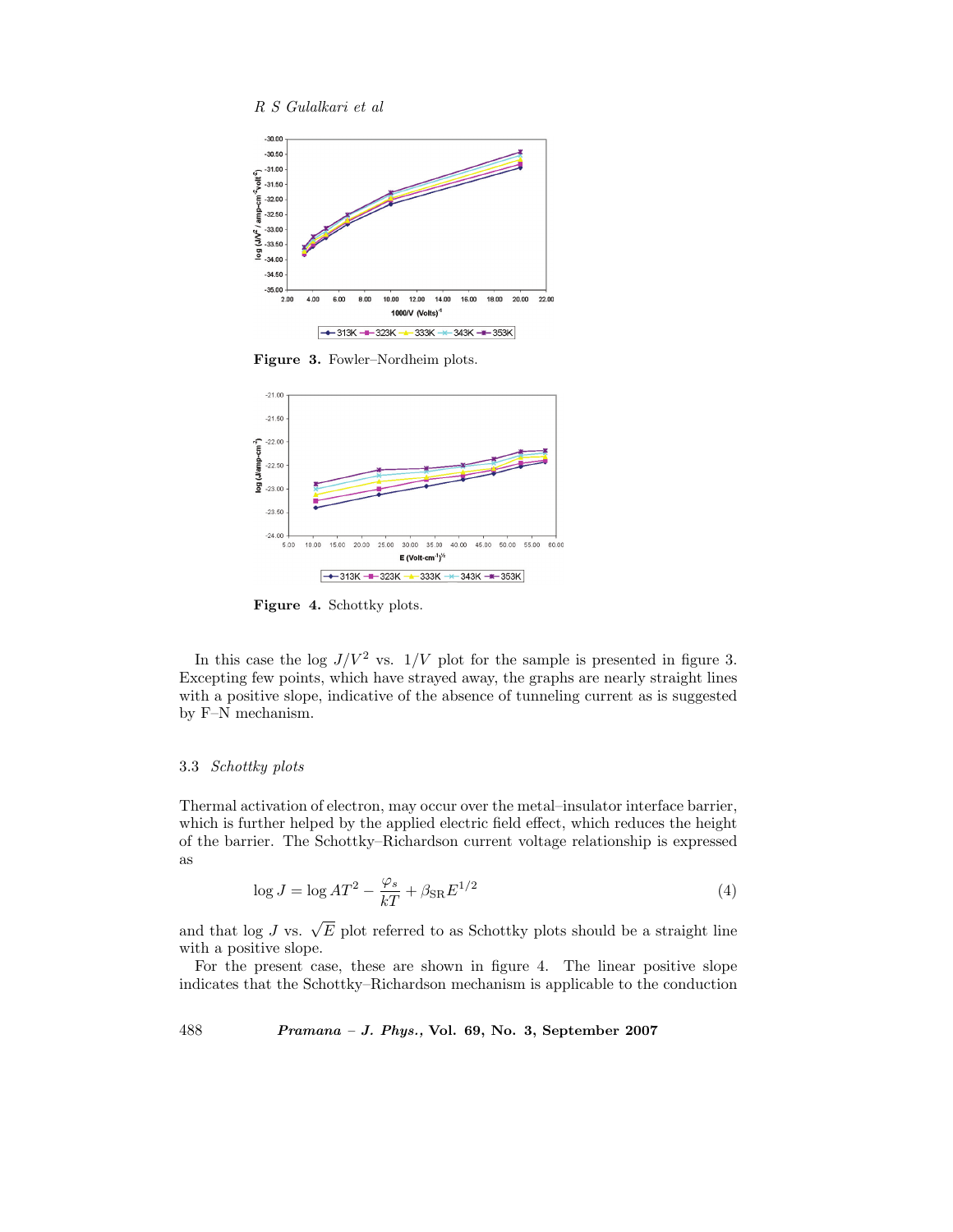*Electrical conduction mechanism of PVC–PMMA blend film*



**Figure 5.** Current density vs. temperature plots.



**Figure 6.** Arrhenius plots.

process in PVC–PMMA blend film. Further, in the case of Schottky–Richardson mechanism the current shows strong temperature dependence but not in the case of Poole–Frenkel mechanism. The temperature dependence of current density is presented in the form of log  $J$  vs.  $T$  plots in figure 5, which shows that log  $J$ increases almost linearly with temperature. The temperature dependence is in agreement with the Schottky–Richardson mechanism. Further that the slopes of all the lines are nearly same for all the fields, shows that no thermodynamic transition occurs in the temperature range studied.

# 3.4 *Arrhenius plots*

The log  $\sigma$  vs.  $1/T$  plots (figure 6) at all values of applied voltages show parallel straight line with negative slope. From the slope of straight line, the activation energy is calculated and is found to be in the neighbourhood of 0.11 eV. This is in good agreement with the reported order of magnitudes.